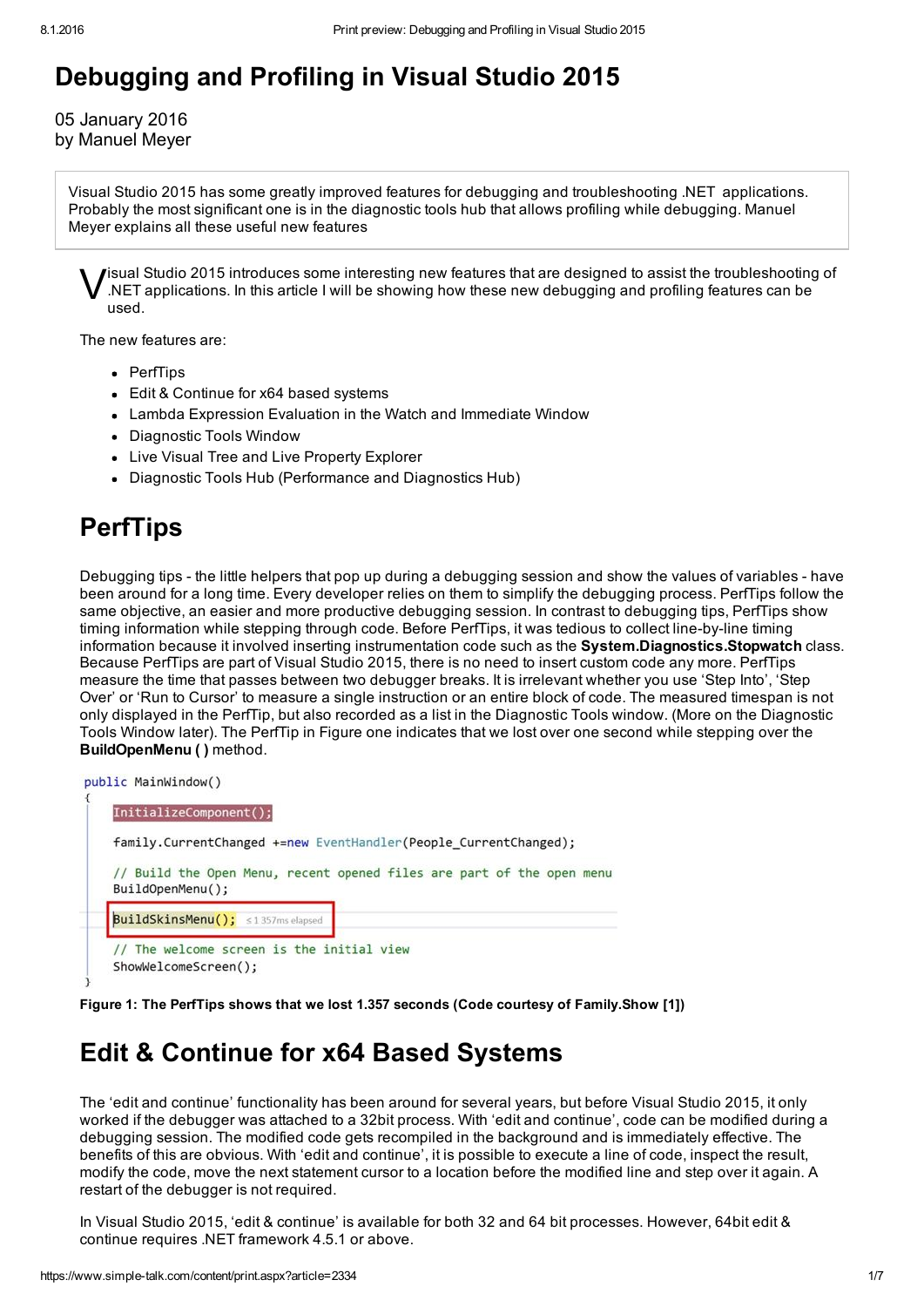#### Lambda Expression Evaluation in the Watch and Immediate Windows

Visual Studio 2015 supports the evaluation of lambda expressions in the debugging windows. This is a convenient feature when looking at collections during a debugging session. Let's imagine a list of people that contains 50000 entries and the developer wants to check if the person with last name "Meyer" is in the list. Previously, the only possible way of doing this was to add the collection to a quick watch window, expand its children and scroll through the huge list until the name is found. If the list contains a large number of items, this approach is painfully tedious. Fortunately, Visual Studio 2015 allows lambda expressions in the debugging windows. The person can be found with a simple LINQ statement (see figure 2).

| Watch 1                                         |                                                                                                      |       |  |
|-------------------------------------------------|------------------------------------------------------------------------------------------------------|-------|--|
| Name                                            | Value                                                                                                |       |  |
| people                                          | Count = $5000$                                                                                       |       |  |
| Shi people.Where(p => p.LastName == "Meyer")    | {System.Ling.Enumerable.WhereListIterator <consoleapplication3.person>}</consoleapplication3.person> |       |  |
| $\overline{10}$<br>[0]                          | {ConsoleApplication3.Person}                                                                         |       |  |
| FirstName                                       | "Manuel"                                                                                             | $Q +$ |  |
| LastName                                        | "Meyer"                                                                                              | ٩.    |  |
|                                                 |                                                                                                      |       |  |
|                                                 |                                                                                                      |       |  |
| Watch 1 Find Results 1<br>Autos Locals<br>Tasks |                                                                                                      |       |  |

Figure 2: A LINQ statement with a lambda expression in the watch window

# The Diagnostic Tools Window

The Diagnostic Tools Window allows to apply profiling tools to your debugging work. It can be opened by clicking ' *Show Diagnostic Tools'* from the *'Debug'* menu. The window shows sampling data for CPU and memory usage during an active debugging session. In addition to CPU and memory, markers in the graph also indicate garbage collector activity (See figure 3). In earlier versions of Visual Studio, this data could only be recorded by means of a profiling session. Instead of repeating the steps of running a profiling session and analyzing the results over and over again, the Diagnostic Tools Window will display the data in real time while the debugging session is active. A developer can immediately notice spikes in either CPU, memory or garbage collections and eventually correlate them to the code fragment being debugged or to an action taken in the user interface.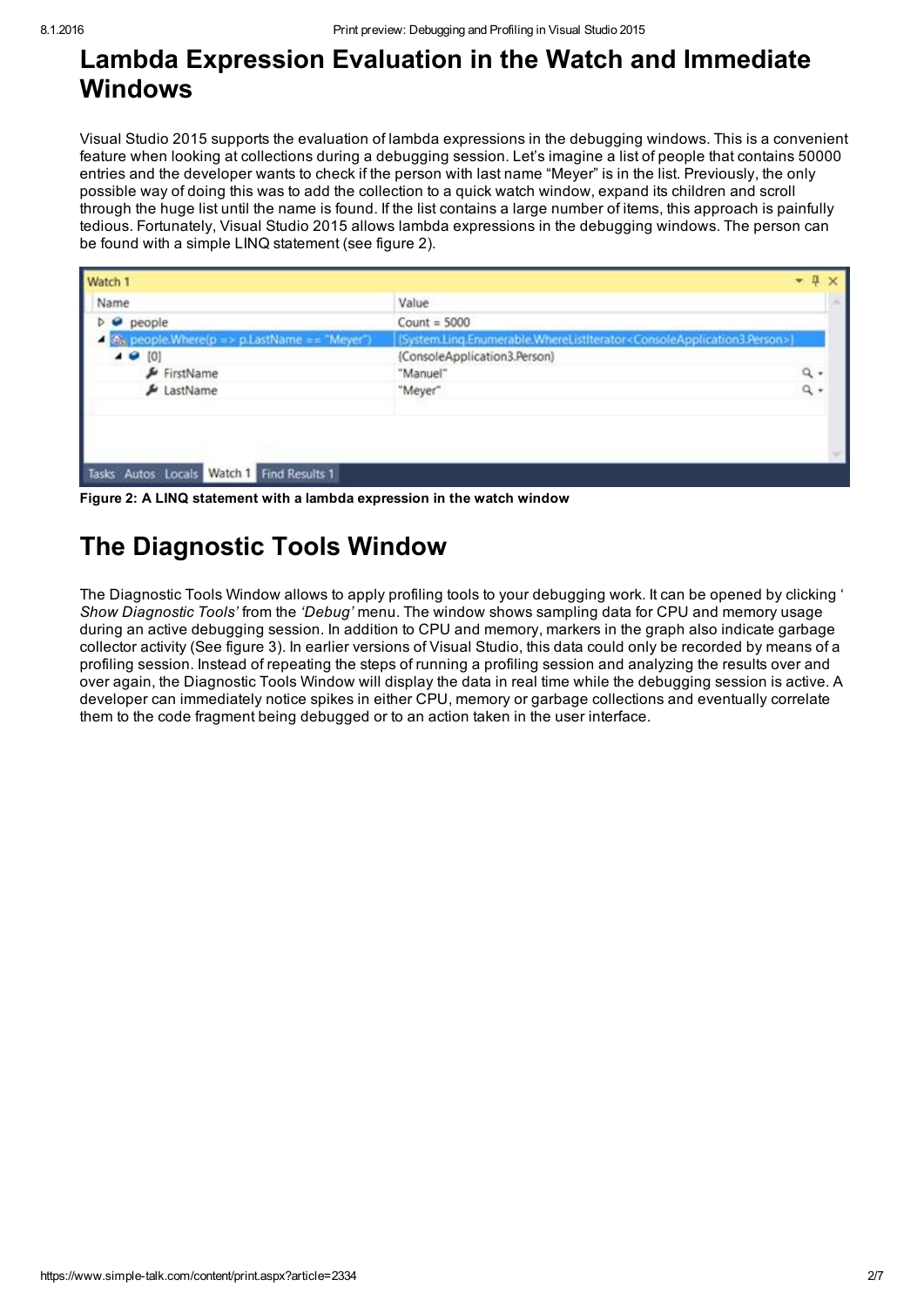

Figure 3 : The diagnostic tools window showing cpu utilization, memory consumption, garbage collection and PerfTip data

Another great feature is the list of PerfTips. Every time the debugger breaks and displays a PerfTip, it adds the measured time to a list in the diagnostic tools window. The list provides an overview of the measurements and allows you to jump to the corresponding line of code.

The benefits of the performance and diagnostics window go far beyond showing CPU utilization and memory consumption. A snapshot of the managed memory can be recorded by the click of a button. Once more than one snapshot is recorded, the window automatically calculates the difference in number of objects on the heap and their total size in bytes. Both values are displayed as links. When clicked, these links show a detailed list of all the objects present in memory. The snapshot feature is a great tool for tracking down memory problems such as memory leaks. Keep in mind that this tool is fully integrated into the familiar debugging experience and does not even require a restart of the debugger.

# The Live Visual Tree and Live Property Explorer

The Live Visual Tree and the Live Property Explorer are tools that specifically target Windows Presentation Foundation (WPF) applications and Universal Windows Apps. They allow the inspection of a running application immediately by looking at the visual tree. The visual tree is the internal representation of the user interface and contains all the visual elements of the application. This experience is very similar to the web developer tools used in browsers by using the 'inspect element' command. The Live Visual Tree allows a developer to select an item on the user interface by clicking on it. The element and its properties can be inspected and modified. Any changes immediately show up in the running application. Before Visual Studio 2015, this functionality could only be achieved by using third-party products such as Snoop [2] or WPF Inspector [3].

Figure 4 shows an example of the live visual tree of a WPF application. The left side of the image is the Family.Show application, a WPF reference implementation developed by Vertigo and available on Codeplex [1]. The image of Prince Charles is selected and the Live Visual Tree on the right hand side shows the details. The Window conveniently shows the entire structure of the application from the **MainWindow** class down to the image control that has been selected. The column on the right side shows the number of child visuals for each element.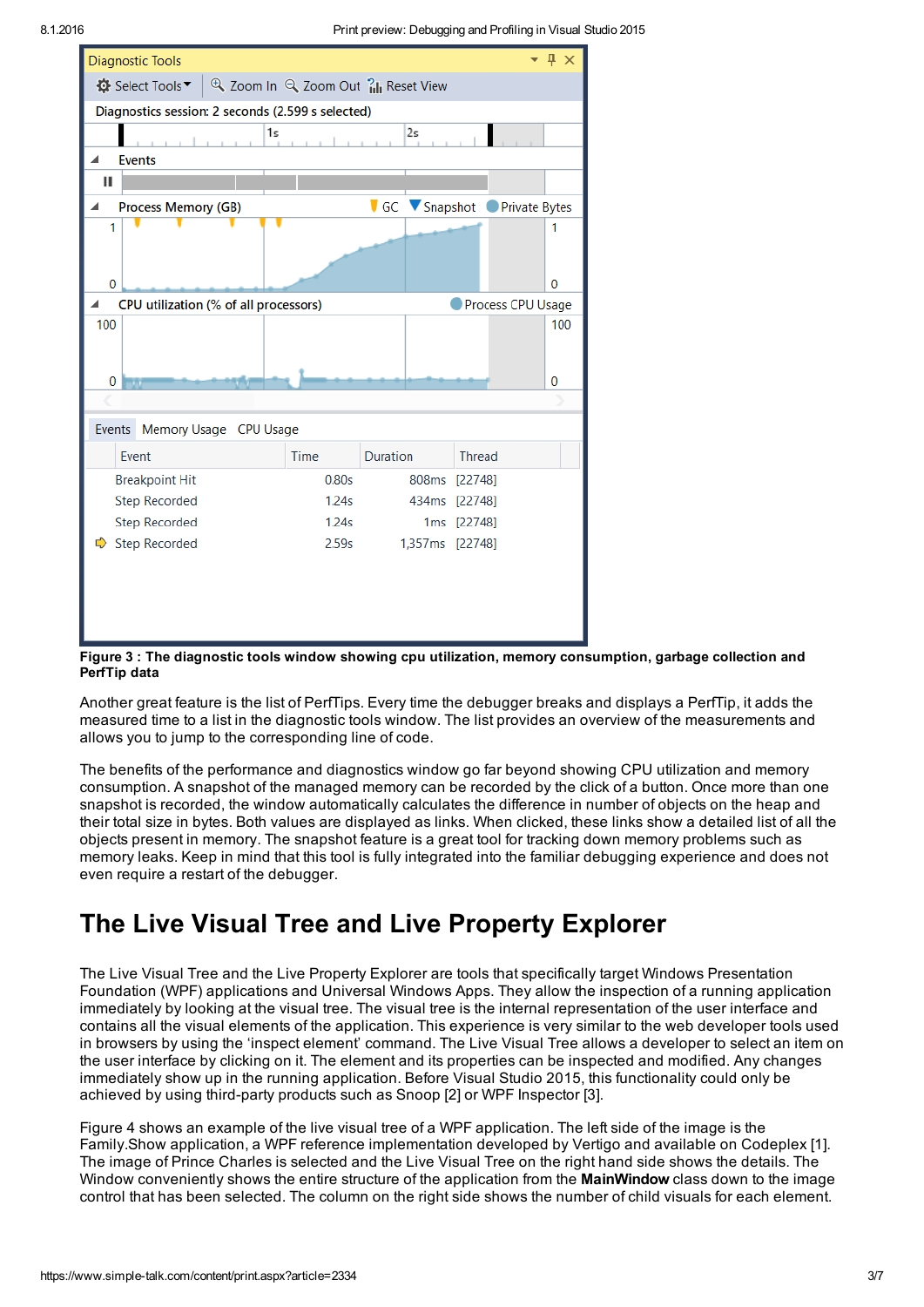

Figure 4: Inspecting the Family.Show[1] application with the Live Visual Tree

A right-click on an item inside the Live Visual Tree opens the context menu. From there a developer can either click ' *Go to source '* or ' *Show Properties'*. ' *Go to source'* opens the XAML file that contains the definition of the element. *' Show Properties '* opens the Live Property Explorer.

The Live Property Explorer (figure 5) shows all the properties and their values. An interesting feature is the grouping. All the properties are grouped by the source of their values. This helps in finding out where a runtime property value comes from. The example shows default, computed, inherited and local values plus values that come from a XAML style definition. The values in the Live Property Explorer can be changed in order to observe the effects that the changes have on the running application.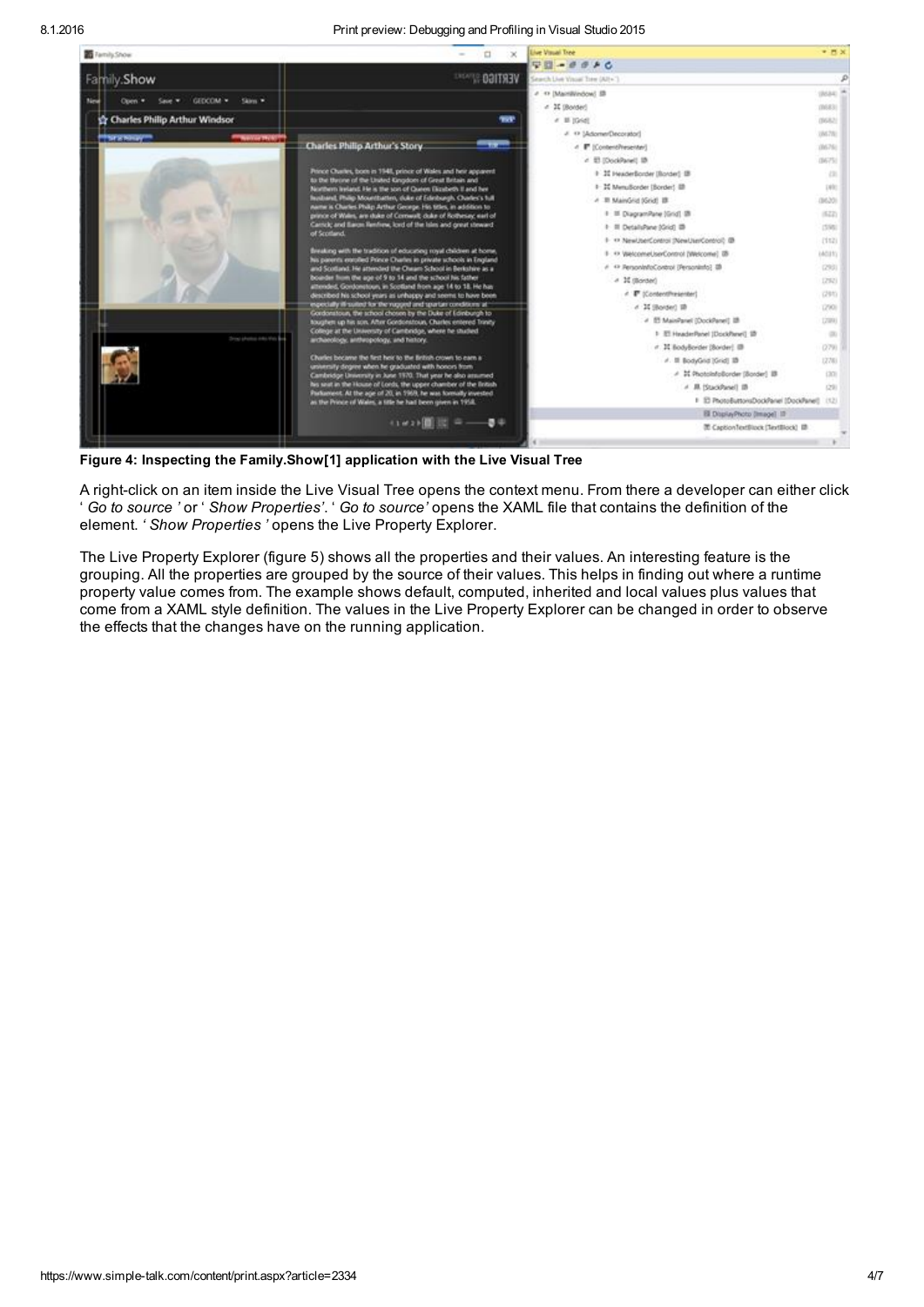| <b>Live Property Explorer</b> | $ \Box$ $\times$                                                                  |                                                                                                             |  |  |
|-------------------------------|-----------------------------------------------------------------------------------|-------------------------------------------------------------------------------------------------------------|--|--|
|                               |                                                                                   |                                                                                                             |  |  |
|                               |                                                                                   |                                                                                                             |  |  |
| Type                          |                                                                                   |                                                                                                             |  |  |
|                               |                                                                                   | ٩                                                                                                           |  |  |
| △ Local                       | PersonInfo.xaml                                                                   |                                                                                                             |  |  |
| Margin                        | 10,10,10,10                                                                       | a                                                                                                           |  |  |
| MaxHeight                     | 280                                                                               |                                                                                                             |  |  |
| MinHeight                     | 280                                                                               |                                                                                                             |  |  |
| RenderSize                    | 315,280                                                                           |                                                                                                             |  |  |
| Source                        | file:///C:/Users/mme/AppData/Local/Family.Show/Curre                              |                                                                                                             |  |  |
| Stretch                       | Uniform<br>٠                                                                      | O                                                                                                           |  |  |
|                               |                                                                                   |                                                                                                             |  |  |
| △ Style (Image)               |                                                                                   |                                                                                                             |  |  |
| FlowDirection                 | LeftToRight<br>۰                                                                  | o                                                                                                           |  |  |
|                               | New                                                                               |                                                                                                             |  |  |
| Inherited                     |                                                                                   |                                                                                                             |  |  |
| D DataContext                 | Person                                                                            |                                                                                                             |  |  |
|                               |                                                                                   |                                                                                                             |  |  |
|                               |                                                                                   |                                                                                                             |  |  |
|                               | Name DisplayPhoto<br>Image<br>Search Properties (Alt+")<br><b>Computed Values</b> | New<br>XmlAttributeProperties.XmlNamespa Hashtable<br>D XmlAttributeProperties.XmlnsDiction XmlnsDictionary |  |  |

Figure 5: The Live Property Explorer in action

# The Diagnostic Tools Hub

The Diagnostic Tools Hub was introduced in the 2013 version of Visual Studio. It can be found under ' *debug '* > ' *Start Diagnostic Tools without Debugging'* and serves as a central starting point for all the tools related to performance and diagnostics. The hub follows a simple and clear concept. It provides a large number of small and simple tools that record and display only one measurement such as CPU utilization or memory consumption. All the tools follow the same process of starting the application, recording data, calculating results and displaying the data in a Visual Studio window. The tools provide the same structure for the output data - a timeline visualization and details for every recorded measurement. The timeline shows a bar or line chart of the main measurement and may include custom markers for special events or data points. The detail view is different for each tool and presents the recorded data in more details. It allows the developer to drill down to the level of a single measurement and shows summary information in the form of a pie chart. Since the tools have a standardized output format it is possible to run multiple tools in the same session and get a combined result view. An example is to combine the user interface thread activity with CPU utilization data.

In the beginning, the tools were primarily focused on Windows Store Apps. Since the tools are, by design, relatively small and simple, they are evolving very fast and so modifications or new tools in Visual Studio updates are very common. In Visual Studio 2015, many of the tools have been extended to support other technologies such as the Windows Presentation Foundation.

The old Visual Studio Profiler, which provides CPU and memory sampling and instrumentation, does not fit into the concept of small diagnostic tools with a standardized output. For backwards compatibility it has, nonetheless, been integrated into the Performance and Diagnostics Hub. The idea is that the features within the old Profiler will slowly transform into isolated tools that are available in the hub and match its underlying idea.

In Visual Studio 2015 the hub contains the following set of tools:

Application Timeline: Breaks down UI thread activity for XAML based applications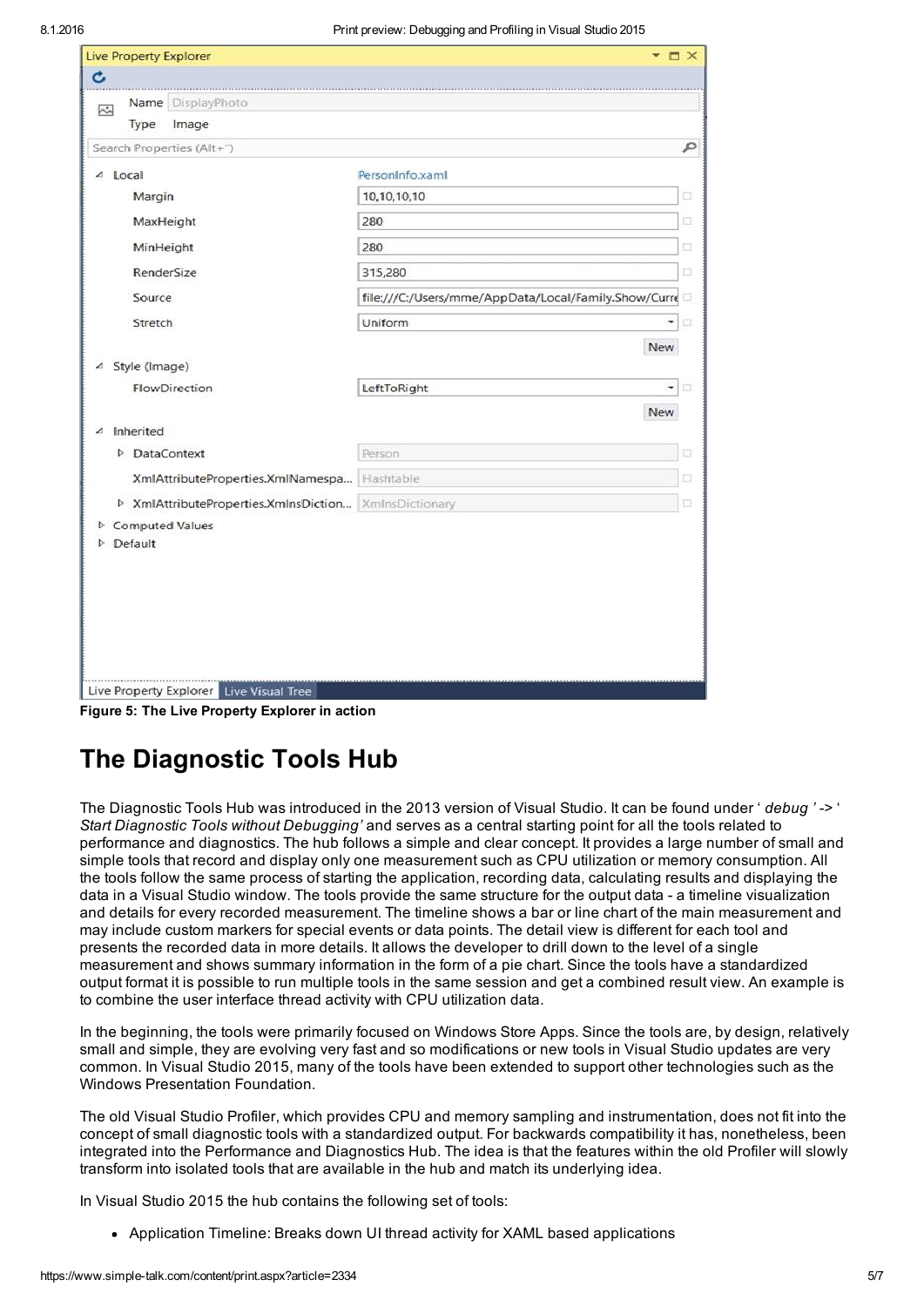- CPU Usage: Classic CPU sampling
- GPU Usage: Shows graphics card instructions for DirectX applications
- Memory Usage: Shows memory consumption to identify memory leaks  $\bullet$
- Performance Wizard: The classic Visual Studio Profiler
- Energy Consumption: Shows estimated energy consumption for mobile applications
- HTML UI Responsiveness: Breaks down UI thread activity for HTML based Apps
- JavaScript Memory: Investigates memory usage in HTML Apps
- Network: Profiles network traffic

Figure 6 shows the overview of the recording of a WPF application-startup that used the Timeline and CPU Usage tools. The Timeline tool records the utilization of the UI thread and the visual throughput in frames per second (FPS). It breaks down the UI thread activity into parsing of XAML, layout, rendering, I/O, application code and other XAML activities. Colors in the histogram help to identify those areas that require deeper investigation. The CPU utilization graph shows the CPU utilization during the session. The CPU runs at about 12.5 percent which corresponds to the UI thread being a 100% busy on an eight core machine. By selecting a range in the timeline, the details view can be filtered to an interesting section for further investigation.



Figure 6: A recording of application startup with the timeline and CPU usage tools

Figure 7 shows the 'details' view of the same recording. Every event is categorized and displayed by a bar whose length matches the duration of the event. It is very easy to see how much time was spent on parsing, layout, reading and writing to disks or garbage collection. Some of the events, such as the red layout event on the bottom, can be expanded to show more detail. In case of a layout operation, the inclusive and exclusive times for every single item in the visual tree are displayed.

| 3.5s<br>4.5s<br>4 <sub>5</sub><br><b>Event name</b><br>13.7s<br>Application Startup<br>2.19 s (1.68 s) [8 508]<br>> Parsing (MainWindow)<br>70.92 ms<br>Garbage collection<br>  1.88 ms<br>Garbage collection<br>Garbage collection<br>8.44 ms<br>Disk (dll)<br>1.86 ms (36 KB)<br>0.34 ms. [12 KB]<br>Disk (dll)<br>Disk (dll)<br>0.22 ms (2.5 KB)<br>Disk (dll)<br>0.29 ms (4 KB)<br>Disk (dll)<br>0.78 ms [32 KB]<br>Disk (dll)<br>1.25 ms (36 KB)<br>Disk (dll)<br>1.07 ms [64 KB]<br>0.048 ms<br>Render<br>Disk (dll)<br>$0.18$ ms $[16$ KB]<br>Disk (dll)<br>0.26 ms [16 KB]<br>175.92 ms (0.049 ms)<br>$\triangle$ Layout (743)<br>- MainWindow (742)<br>175.87 ms (1.99 ms)<br>173.88 ms (0.043 ms)<br>4 Border (741)<br>$\triangleq$ Grid (740)<br>173.84 ms (0.024 ms)<br>AdornerDecorato<br>173.41 ms (0.023 ms)<br>0.014 ms<br>AdomerLayer | Sort by: Start time                       | 園<br>$\checkmark$ | 〒- 登- |
|--------------------------------------------------------------------------------------------------------------------------------------------------------------------------------------------------------------------------------------------------------------------------------------------------------------------------------------------------------------------------------------------------------------------------------------------------------------------------------------------------------------------------------------------------------------------------------------------------------------------------------------------------------------------------------------------------------------------------------------------------------------------------------------------------------------------------------------------------------|-------------------------------------------|-------------------|-------|
|                                                                                                                                                                                                                                                                                                                                                                                                                                                                                                                                                                                                                                                                                                                                                                                                                                                        | <b>Application Startup</b>                |                   |       |
|                                                                                                                                                                                                                                                                                                                                                                                                                                                                                                                                                                                                                                                                                                                                                                                                                                                        | Duration (total):                         | 3.7s              |       |
|                                                                                                                                                                                                                                                                                                                                                                                                                                                                                                                                                                                                                                                                                                                                                                                                                                                        | Duration (self):                          | 3.7 s             |       |
|                                                                                                                                                                                                                                                                                                                                                                                                                                                                                                                                                                                                                                                                                                                                                                                                                                                        | Start time:                               | 126.98 ms         |       |
|                                                                                                                                                                                                                                                                                                                                                                                                                                                                                                                                                                                                                                                                                                                                                                                                                                                        |                                           |                   |       |
|                                                                                                                                                                                                                                                                                                                                                                                                                                                                                                                                                                                                                                                                                                                                                                                                                                                        | The duration of time between when the     |                   |       |
|                                                                                                                                                                                                                                                                                                                                                                                                                                                                                                                                                                                                                                                                                                                                                                                                                                                        | application is launched by the OS and the |                   |       |
|                                                                                                                                                                                                                                                                                                                                                                                                                                                                                                                                                                                                                                                                                                                                                                                                                                                        | first frame is submitted to the Desktop   |                   |       |
|                                                                                                                                                                                                                                                                                                                                                                                                                                                                                                                                                                                                                                                                                                                                                                                                                                                        | Window Manager                            |                   |       |
|                                                                                                                                                                                                                                                                                                                                                                                                                                                                                                                                                                                                                                                                                                                                                                                                                                                        |                                           |                   |       |
|                                                                                                                                                                                                                                                                                                                                                                                                                                                                                                                                                                                                                                                                                                                                                                                                                                                        |                                           |                   |       |
|                                                                                                                                                                                                                                                                                                                                                                                                                                                                                                                                                                                                                                                                                                                                                                                                                                                        |                                           |                   |       |
|                                                                                                                                                                                                                                                                                                                                                                                                                                                                                                                                                                                                                                                                                                                                                                                                                                                        |                                           |                   |       |
|                                                                                                                                                                                                                                                                                                                                                                                                                                                                                                                                                                                                                                                                                                                                                                                                                                                        |                                           |                   |       |
|                                                                                                                                                                                                                                                                                                                                                                                                                                                                                                                                                                                                                                                                                                                                                                                                                                                        |                                           |                   |       |
|                                                                                                                                                                                                                                                                                                                                                                                                                                                                                                                                                                                                                                                                                                                                                                                                                                                        |                                           |                   |       |
|                                                                                                                                                                                                                                                                                                                                                                                                                                                                                                                                                                                                                                                                                                                                                                                                                                                        |                                           |                   |       |
|                                                                                                                                                                                                                                                                                                                                                                                                                                                                                                                                                                                                                                                                                                                                                                                                                                                        |                                           |                   |       |
|                                                                                                                                                                                                                                                                                                                                                                                                                                                                                                                                                                                                                                                                                                                                                                                                                                                        |                                           |                   |       |
|                                                                                                                                                                                                                                                                                                                                                                                                                                                                                                                                                                                                                                                                                                                                                                                                                                                        |                                           |                   |       |
|                                                                                                                                                                                                                                                                                                                                                                                                                                                                                                                                                                                                                                                                                                                                                                                                                                                        |                                           |                   |       |
|                                                                                                                                                                                                                                                                                                                                                                                                                                                                                                                                                                                                                                                                                                                                                                                                                                                        |                                           |                   |       |
| > ContentPresen<br>173.37 ms (0.13 ms)                                                                                                                                                                                                                                                                                                                                                                                                                                                                                                                                                                                                                                                                                                                                                                                                                 |                                           |                   |       |
| 0.4 ms (0.36 ms)<br><sup>b</sup> WindowResizeGri                                                                                                                                                                                                                                                                                                                                                                                                                                                                                                                                                                                                                                                                                                                                                                                                       |                                           |                   |       |

Figure 7: The details view of the timeline recording